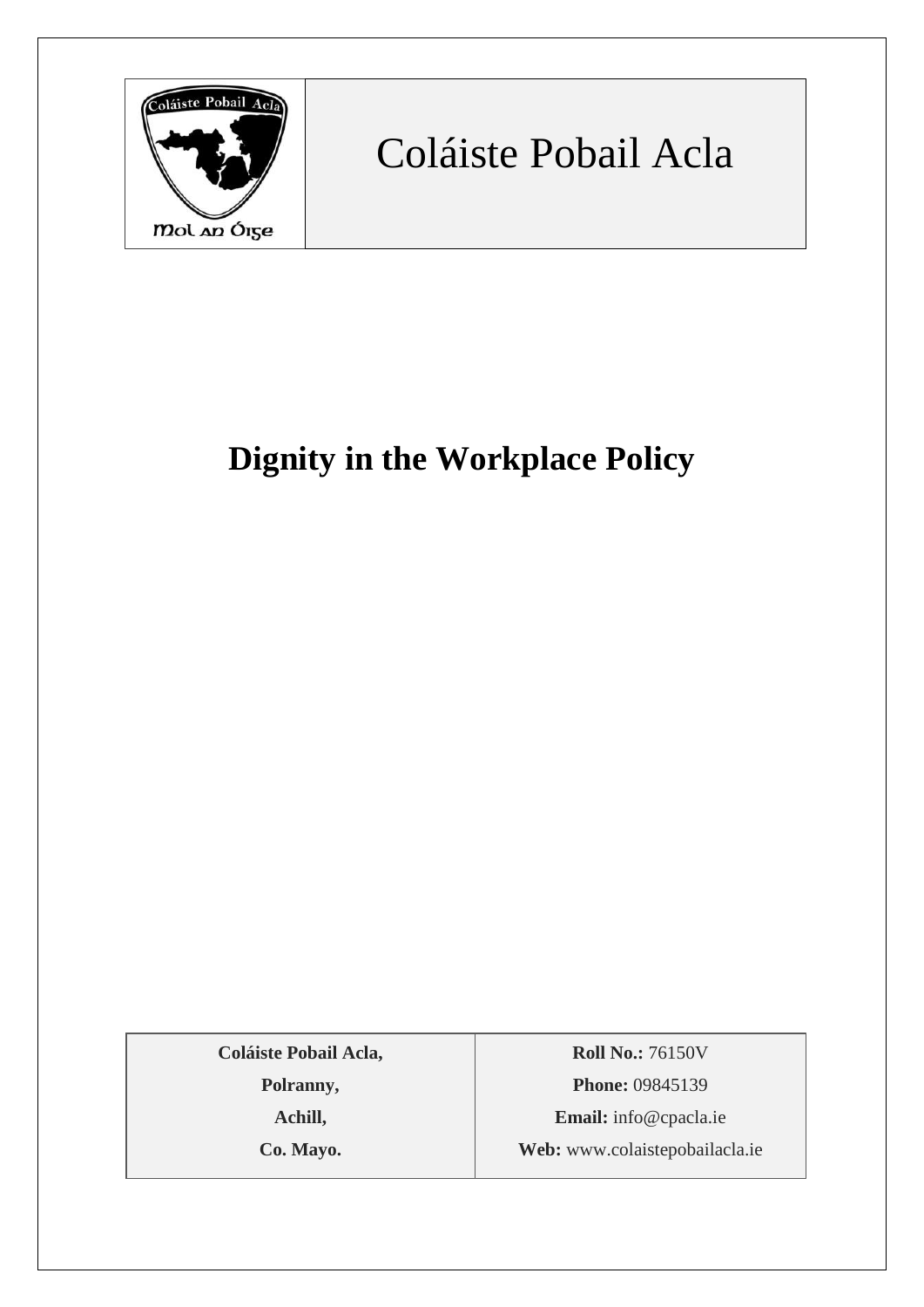# **Contents**

- **1. General Information for Staff**
- **2. Background**
- **3. Dignity at Work Charter**
- 4. **Mission Statement**
- **5. Policy Rationale**
- **6. Objectives of Dignity at Work Policy**
- **7. About the Policy**
- **8. Definitions**
	- 8.1. Bullying
	- 8.2. Harassment
	- 8.3. Sexual Harassment

### **9. What Constitutes Unacceptable Behaviour/Workplace Bullying?**

### **10. Effects of Bullying**

- 10.1. Research
- 10.2. Why might an individual be reluctant to take action?
- 10.3. What can I do to ensure that workplace bullying does not occur in Coláiste Pobail Acla?

### **11. Communication**

**12. Performance Criteria for Success of this Policy**

### **13. Procedures for Dealing with Workplace Bullying**

- 13.1. Informal Procedure
- 13.2. Formal Procedure
- 13.3. Investigation
- 13.4. Outcome
- 13.5. Confidentiality
- 13.6. Record-Keeping
- 13.7. Protection and Support
- 13.8. Assistance in the Event of Harassment
- 13.9. Training/Awareness

### **14. Communication, Involvement and Dissemination**

- **15. Evaluation**
- **16. Links with other School Policies**
- **17. Declaration**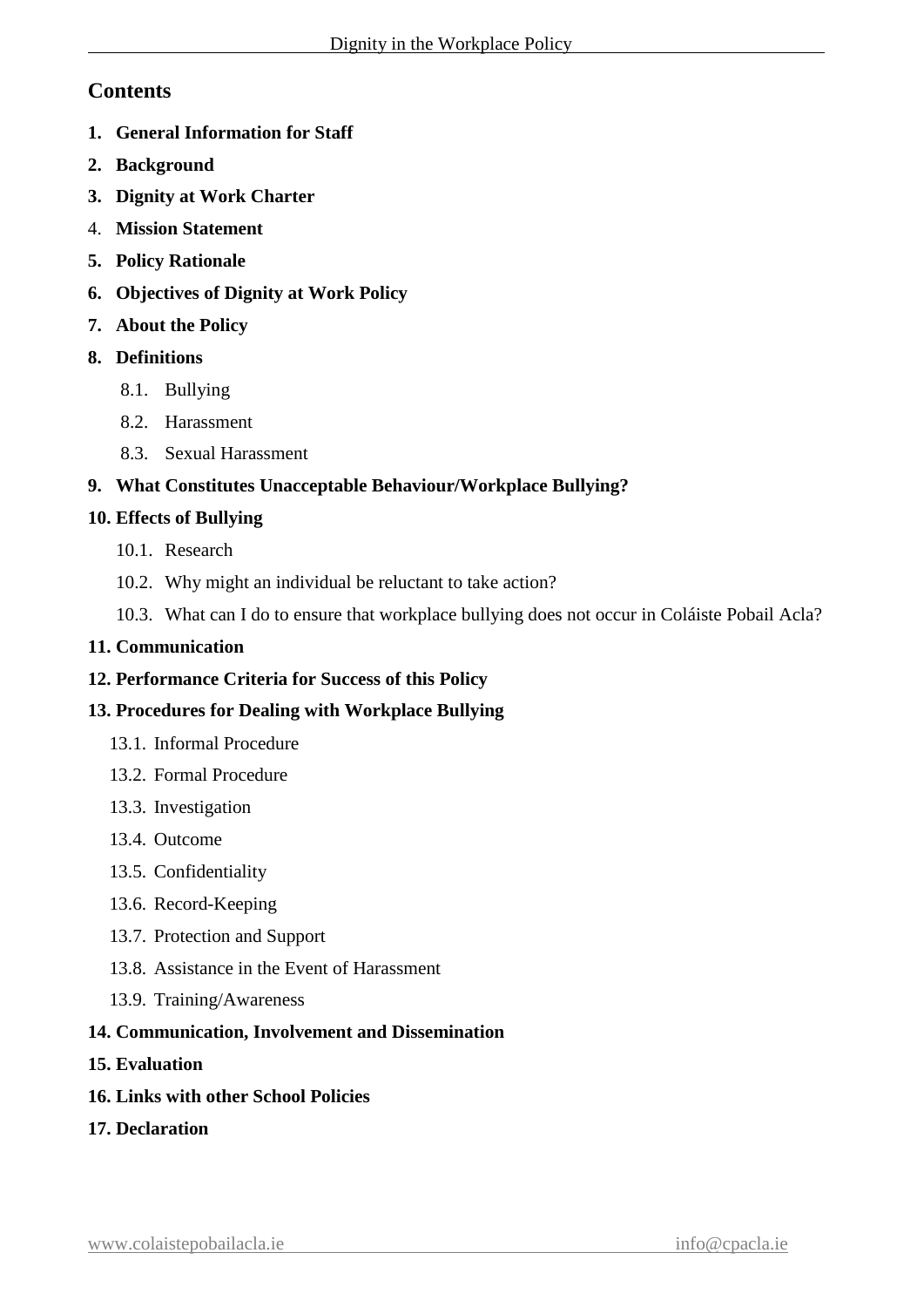# **1. General Information for Staff**

Dear Staff Member,

The purpose of this document is to ensure that the Board of Management of Coláiste Pobail Acla is compliant with current legislation in relation to the Health and Safety Act 2005 and the Code of Practice on the Prevention of Workplace Bullying (May 2007).

The objective of the policy is to ensure school management is compliant with their duties under section 8 (2) (b) of the 2005 Act as regards 'managing and conducting work activities in such a way as to prevent, so far as is reasonably practicable, any improper conduct or behaviour likely to put the safety, health and welfare at work of his or her employees at risk'.

It also applies to employees in relation to their duties under section 13 (1) (e) of the 2005 Act to 'not engage in improper conduct or behaviour that is likely to endanger his or her own safety, health and welfare at work or that of any other person'.

A copy of this document will be issued to each staff member of Coláiste Pobail Acla.

It is each employee's responsibility to ensure that they become familiar with the contents of this document.

A copy of the Dignity at Work Charter is displayed in a visible part of the school premises in order for management, staff, visitors and the general public to view.

In the event of a complaint in relation to bullying in the workplace in Coláiste Pobail Acla the procedures contained within this policy will be followed.

This document will be subject to periodic review.

\_\_\_\_\_\_\_\_\_\_\_\_\_\_\_\_\_\_\_\_\_\_\_\_\_\_\_\_\_\_\_\_\_\_\_\_\_\_\_\_\_\_\_\_\_\_\_\_\_

Secretary, Board of Management

Paul Fahy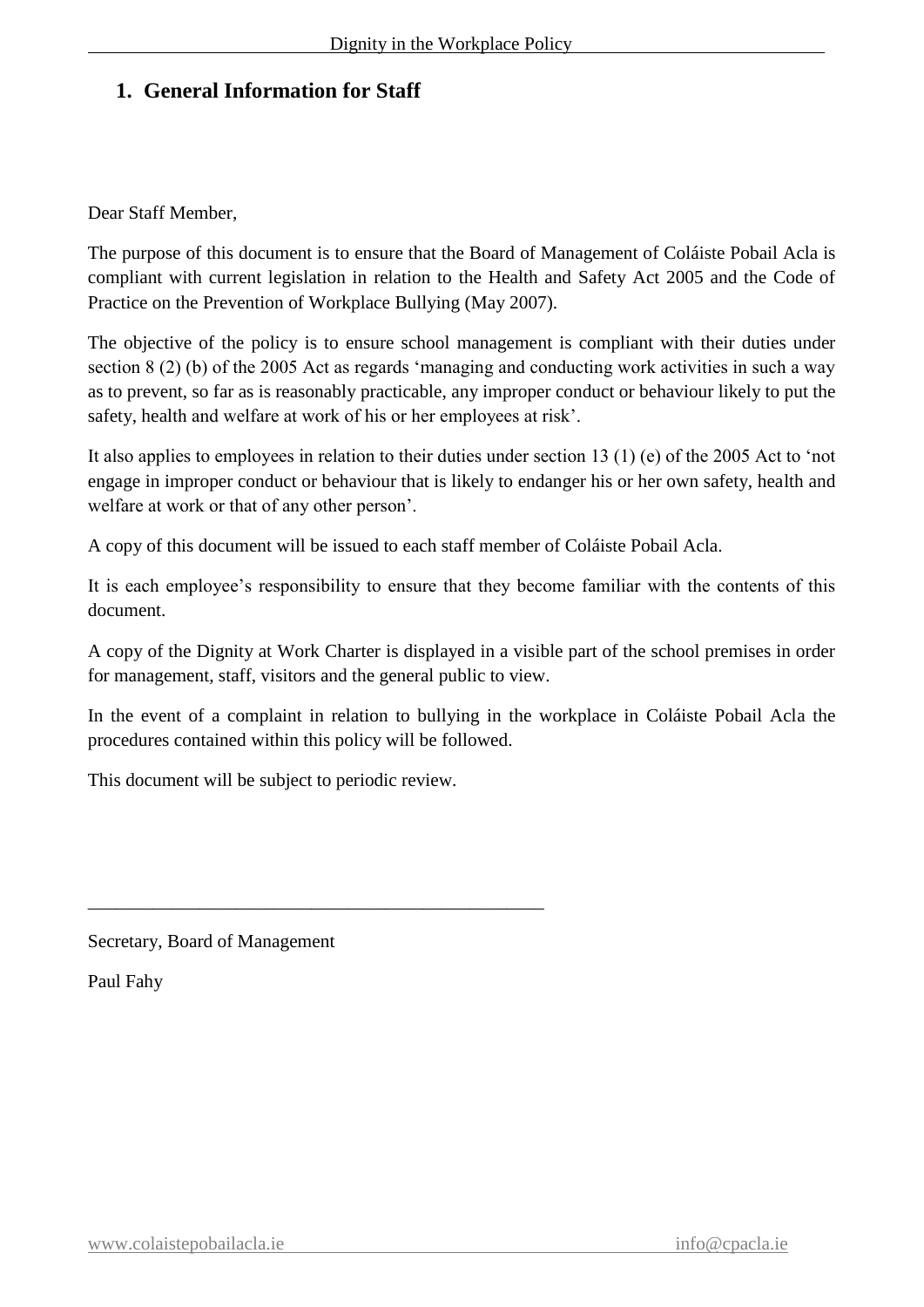# **2. Background**

Coláiste Pobail Acla is a co-educational designated community college in Polranny, Achill Island, Co Mayo. Our school operates under the patronage of Mayo, Sligo, and Leitrim Education and Training Board. It serves the catchment area of Achill, Mulranny, Currane, Ballycroy and Newport. Coláiste Pobail Acla is a designated DEIS school offering the new Junior Cycle Programme, Junior Cycle Schools Programme (JCSP), Transition Year and Leaving Certificate Vocational Programme (LCVP). We have an Autism Spectrum Continuum Unit attached to our school that caters for students with such a diagnosis and deemed eligible for enrolment in our catchment area also. Our staff is made up of teaching staff, SNAs, auxiliary staff; one part-time secretary, the school Librarian, caretaker and two part-time cleaners. School Completion Programme staff work in our school on a weekly basis along with other specialist workers who work regularly with staff and students, including speech therapists, occupational therapists, behavioural analysists, educational psychologists and visiting speakers. All personnel are included in this policy document.

# **3. Dignity at Work Charter**

**Coláiste Pobail Acla, Achill, Co Mayo, adopts the HSA Dignity in the Workplace Charter endorsed by IBEC and ICTU and adopted by ETBI (Education and Training Boards Ireland), ACCS (Association of Community and Comprehensive Schools), ASTI (Association of Secondary Teachers of Ireland) and TUI (Teachers' Union of Ireland).**

**MSLETB, ASTI and TUI "Commit ourselves to working together to maintain a workplace environment that encourages and supports the right to dignity at work. All who work here are expected to respect the right of each individual to dignity on their working life. All will be treated equally and respected for their individuality and diversity.**

**Bullying in any form is not accepted by us and will not be tolerated. Our policies and procedures will underpin the principles and objectives of this Charter.**

**All individuals, whether directly employed or contracted by us, have a duty and a responsibility to uphold this Dignity at Work Charter.**

**Supervisors, Managers, and Trade Union Representatives where applicable in the workplace, have a specific responsibility to promote its provisions"**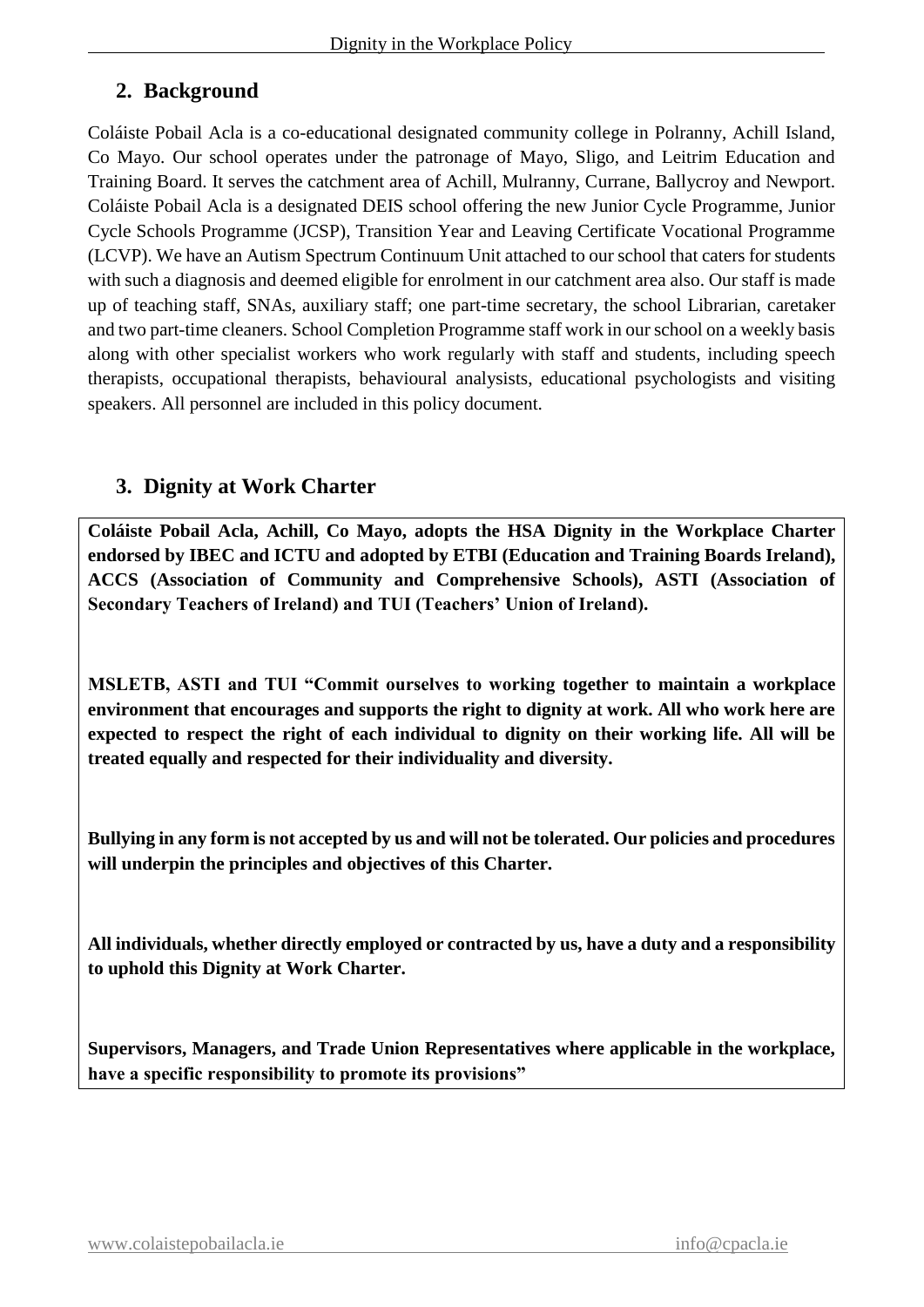# **4. Mission Statement**

*We strive to motivate our school community to realise its full potential academically, spiritually, physically and emotionally in a safe, supportive environment.*

# **5. Policy Rationale**

A core employment value is the commitment to ensuring that each individual is guaranteed a working environment where s/he may expect to be treated with dignity both by management, work colleagues, and all other stakeholders of the school. This approach emphasises the importance of each individual and the contribution s/he makes to the success of the workplace. It guarantees the optimal working conditions that allow individuals to freely maximize their role in the workforce. Sound management ethos is based on providing leadership that encourages individuals in this regard. This is best achieved in our school through the creation and maintenance of a positive working environment.

Integral to this employment value, and in particular to the principle of mutual respect, is the commitment to provide a workplace free from bullying. It is in such a context that the philosophy and policy statement will be realised.

# **6. Objectives of Dignity at Work Policy**

- To create and maintain a positive working environment in Coláiste Pobail Acla, where the right of each individual to dignity at work is recognised and protected.
- To ensure that all are aware of, and committed to, the principles set out in this policy.

The Board of Management of Coláiste Pobail Acla is committed to providing employees with an environment that is free from any form of workplace bullying.

The purpose of this document is to outline the Board's policy and procedures in relation to workplace bullying.

A complaint of workplace bullying will be taken seriously and dealt with promptly, and in accordance with due process.

In approving this policy, the Board has agreed that:

- It be brought to the attention of all Staff
- All Staff be asked to co-operate in its implementation

# **7. About the Policy**

The Objective of the Board policy is to eliminate workplace bullying and to contribute to a supportive environment where Staff has the right to carry out the work of the school- '*the education of the whole person*'.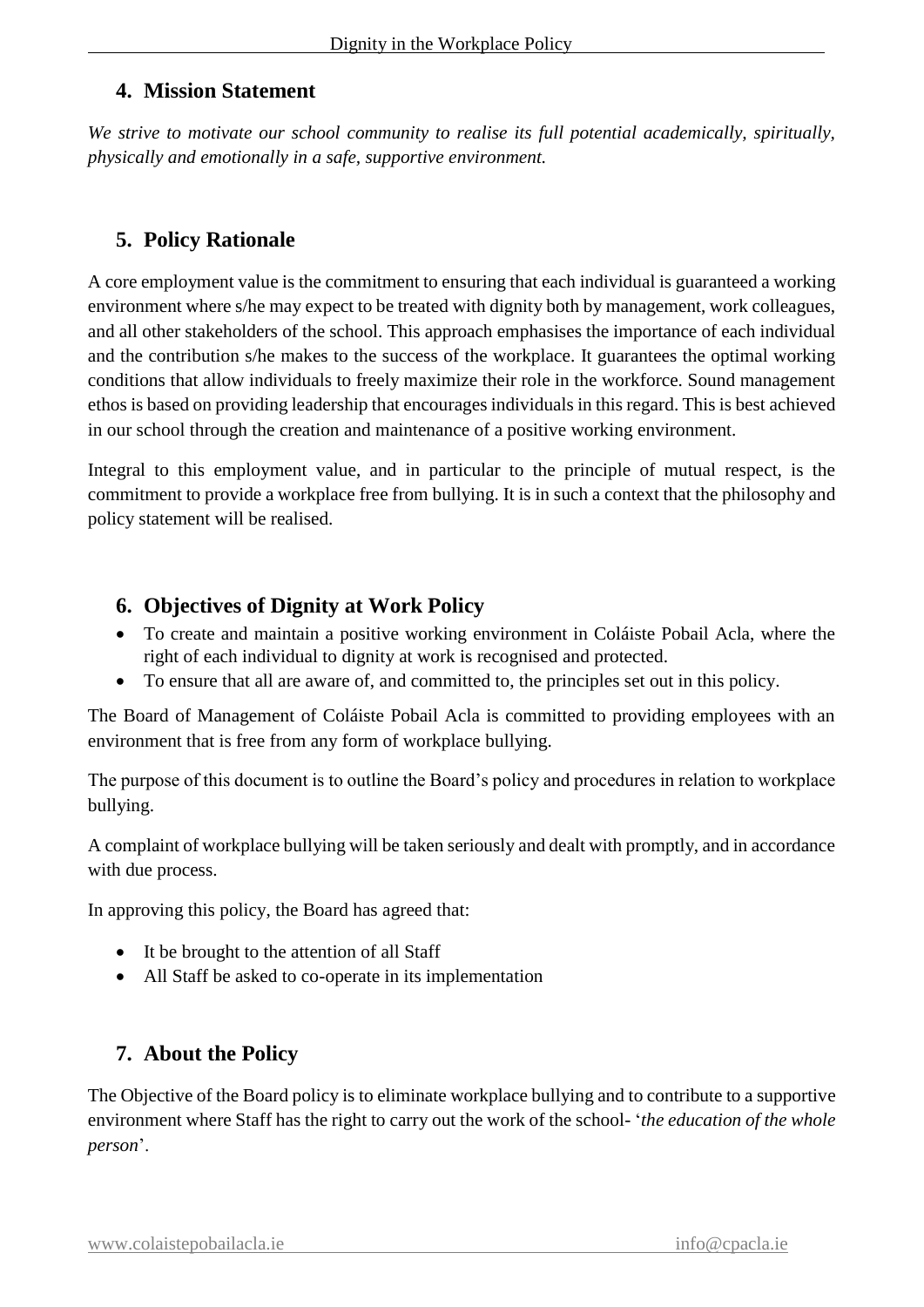The policy guarantees that all complaints will be taken seriously and investigated promptly, and that all parties involved will be treated with respect.

Staff will be protected from victimisation or discrimination for assisting in an investigation. Victimisation as a result of a member of Staff raising a complaint will not be tolerated.

### **8. Definitions**

### **8.1.** *Bullying*

Workplace bullying is repeated inappropriate behaviour, direct or indirect, whether verbal, physical or otherwise, conducted by one or more persons against another or others, at the place of work and/or in the course of employment, which could reasonably be regarded as undermining the individual's right to dignity at work. An isolated incident of the behaviour described in this definition may be an affront to dignity at work but as a once off incident is not considered to be bullying. (Code of Practice 2002 under the Industrial Relations Act and the Health and Safety at Work Act)

### **8.2.** *Harassment*

The Employment Equality Act, 1998 and 2004 (Code of Practice) (Harassment) Order 2012 specifically deals with harassment in the workplace. The Code aims to give practical guidance and advice. Harassment that is based on the following nine grounds- Gender, Age, Marital Status, Family Status, Sexual Orientation, Disability, Race, Religion or membership of the Traveller Community, is a form of discrimination in relation to conditions of employment.

### **8.3.** *Sexual Harassment*

Sexual Harassment is defined in Section 14A (7) of the Employment Equality Act 2004 as any form of verbal, non-verbal or physical conduct of a sexual nature which has the purpose or effect of violating a person's dignity and creating an intimidating, hostile, degrading, humiliating or offensive environment for the person.

The unwanted conduct may consist of acts, requests, spoken words, gestures or the production, display, or circulation of written words, pictures or other material.

# **9. What Constitutes Unacceptable Behaviour/Workplace Bullying?**

Bullying can take a number of forms. Under the Health and Safety Act there is a requirement that personnel are consulted in respect of acceptable/unacceptable behaviour. Staff are consulted each time this policy is reviewed and therefore have the opportunity to make recommendations/suggestions. Through this consultation process, the staff will have ownership of the policy as it relates to their school.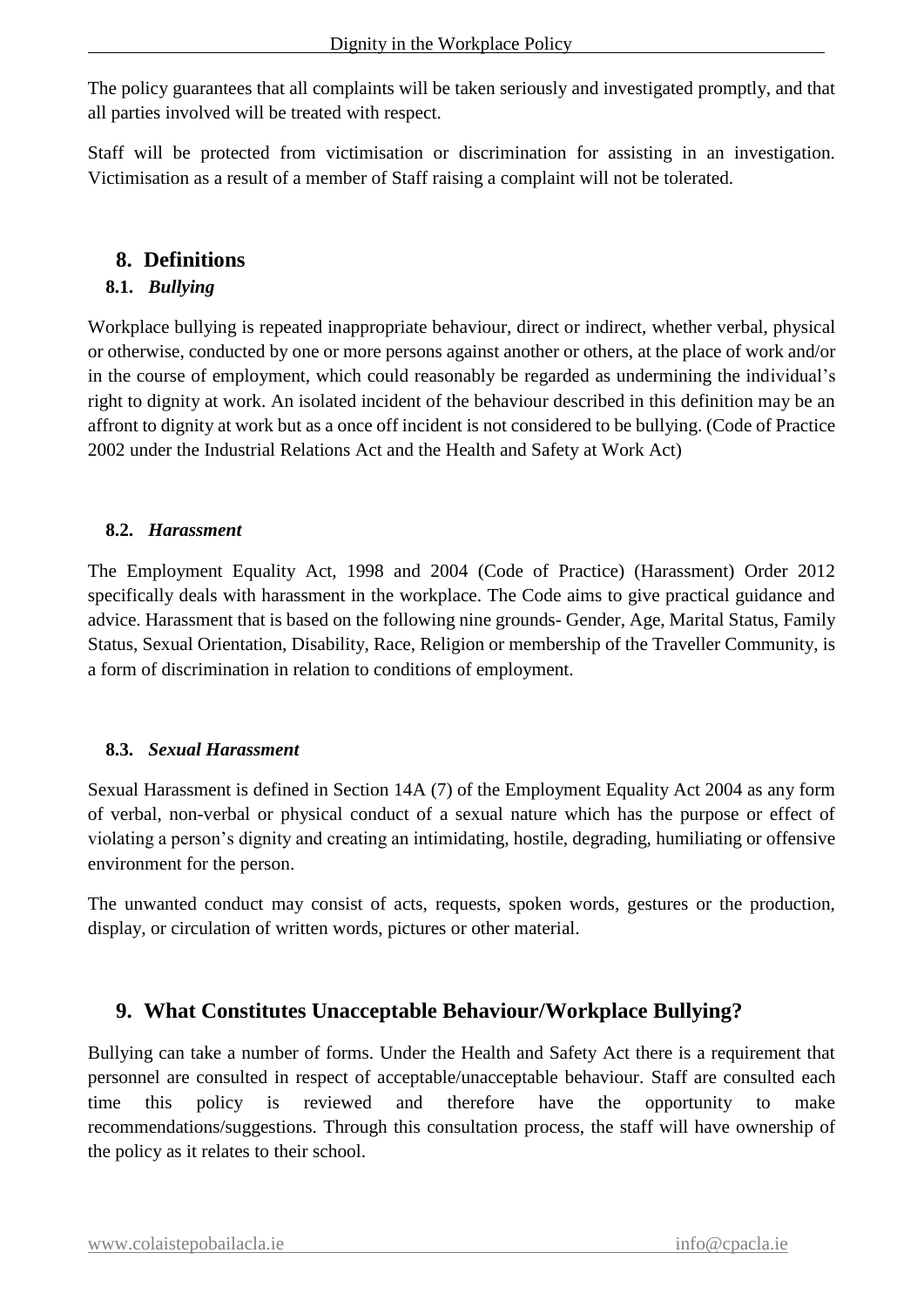A pattern of the following behaviours are examples of types of bullying:

- Exclusion with negative consequences
- Verbal abuse/insults
- Physical abuse
- Being treated less favourably than colleagues
- Unnecessary and repeated shouting
- Intrusion; pestering, spying or stalking
- Menacing behaviour
- Intimidation
- Aggression (Physical and Verbal)
- Undermining behaviour
- Excessive monitoring of work
- Humiliation
- Withholding work-related information
- Setting unreasonable and unrealistic targets
- Blame for things beyond the person's control
- Unequal treatment
- Spreading rumours/gossip
- Undermining the professionalism of others
- Deliberate non-cooperation

#### *This list is not exhaustive.*

It should be noted that a once-off incident is not normally considered to be bullying behaviour. While it might not be defined as bullying, a once-off incident of the above behaviour could be an affront to a person's dignity. In Coláiste Pobail Acla we promote positive behaviour and interactions with all stakeholders.

# **10. Effects of Bullying**

# **10.1. Research**

International research shows that the effects of bullying may be physiological, psychological and behavioural. There are consequences for the individuals who perceive themselves to be targets of bullying behaviour, for the alleged perpetrator(s), for the organisational culture, for the Board of Management and Mayo, Sligo and Leitrim Education and Training Board (MSLETB).

*Effects on the Individual:* research shows that individuals who are continually bullied lose selfconfidence as self-esteem is eroded. They are at an increased risk of suffering stress. There may be serious implications for their health and their career may be adversely affected.

*Effects on the Organisation:* individuals who are bullied may find it difficult if not impossible to give their best in the workplace. Well documented implications of bullying are increased sickness/absenteeism, low morale, a tense atmosphere, cliques or factions.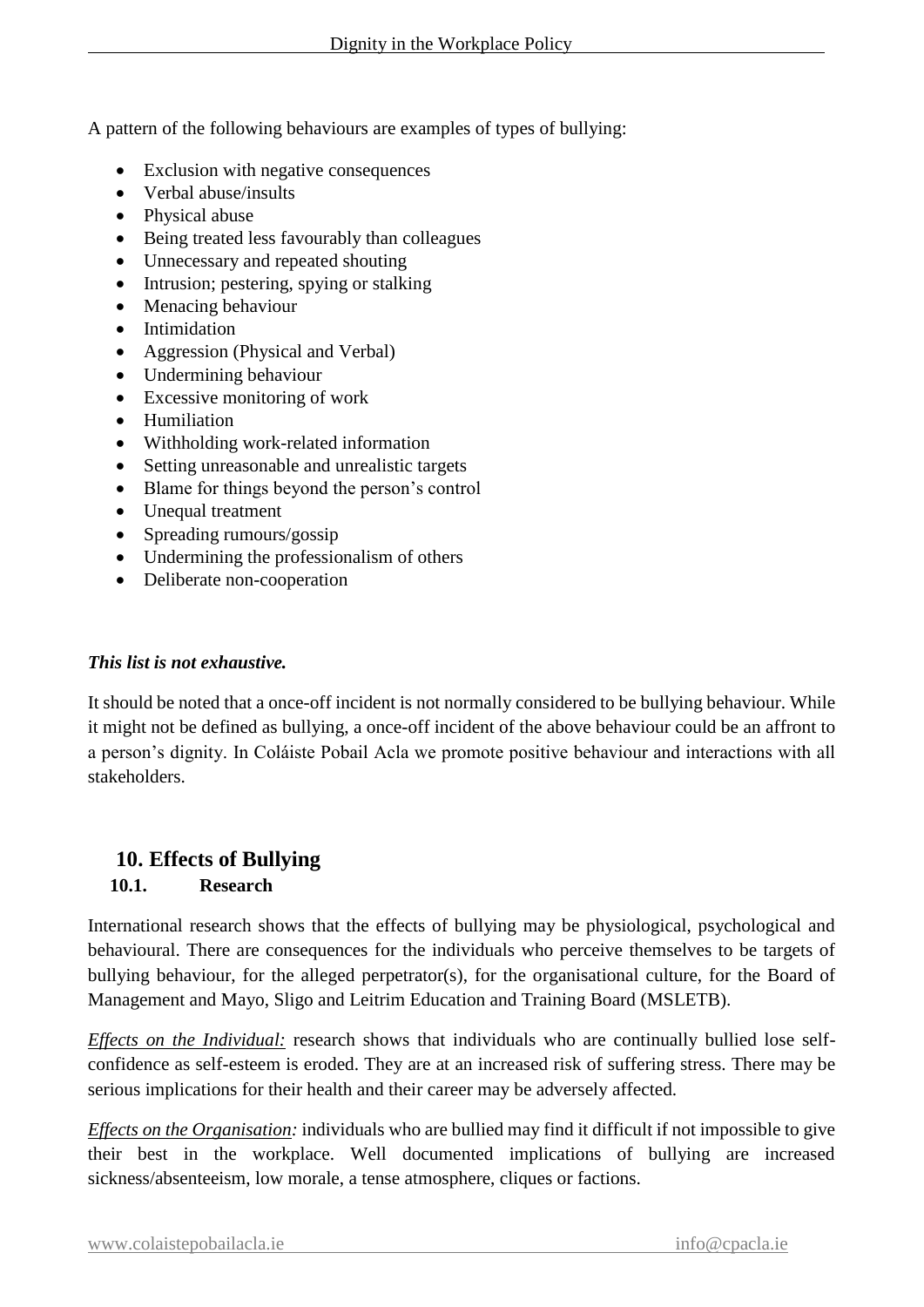### **10.2. Why might an individual be reluctant to take action?**

- If workplace culture passively supports bullying; i.e. staff in general are unaware of the seriousness of bullying.
- Fear the complaint may not be taken seriously.
- Because s/he may be seen as unable for the job and/or a weak person.
- If the alleged bully is a person in authority there may be fear management will support the alleged perpetrator(s).
- Fear the complaint could result in further intimidation and increased bullying.
- Because there are no witnesses to the bullying and it would be one person's word against another.
- Because s/he might be seen to be lacking in credibility and/or personal status.
- Concerns of the implications of reporting an incident on job security.
- Where there is a witness or witnesses there may be an unwillingness on their part to come forward for fear of being branded a trouble-maker or for a variety of other reasons

### **10.3. What can I do to ensure that workplace bullying does not occur in Coláiste Pobail Acla?**

- Be familiar with the school policy.
- Participate in available in-service in the area of dignity at work.
- Engage in consultation with respect to the development and review of the dignity in the workplace policy.
- Be aware and educated about workplace bullying.

# **11. Communication**

Communication around the area of bullying and harassment can be difficult for all individuals. It may prove to be more difficult for some individuals than for others. It is inappropriate for work colleagues to act out their behaviour in an unacceptable manner. If you find it impossible or difficult to make an approach to the person involved in the alleged bullying tell somebody else; the Principal, Deputy Principal, TUI representative, a Contact Person as outlined in *Procedures for Dealing with Workplace Bullying* in this document.

# **12. Performance Criteria for Success of this Policy**

- The existence of a policy on Dignity in the Workplace and the prevention of workplace bullying forms part of Health, Safety and Welfare at work.
- Awareness/availability of the policy
- Existence of Charter in a visible place: Dignity in the Workplace.
- Definitions of inappropriate/bullying behaviour are defined in the policy.
- Employee's right to complain is respected.
- There is an encouragement of the informal resolution of complaints.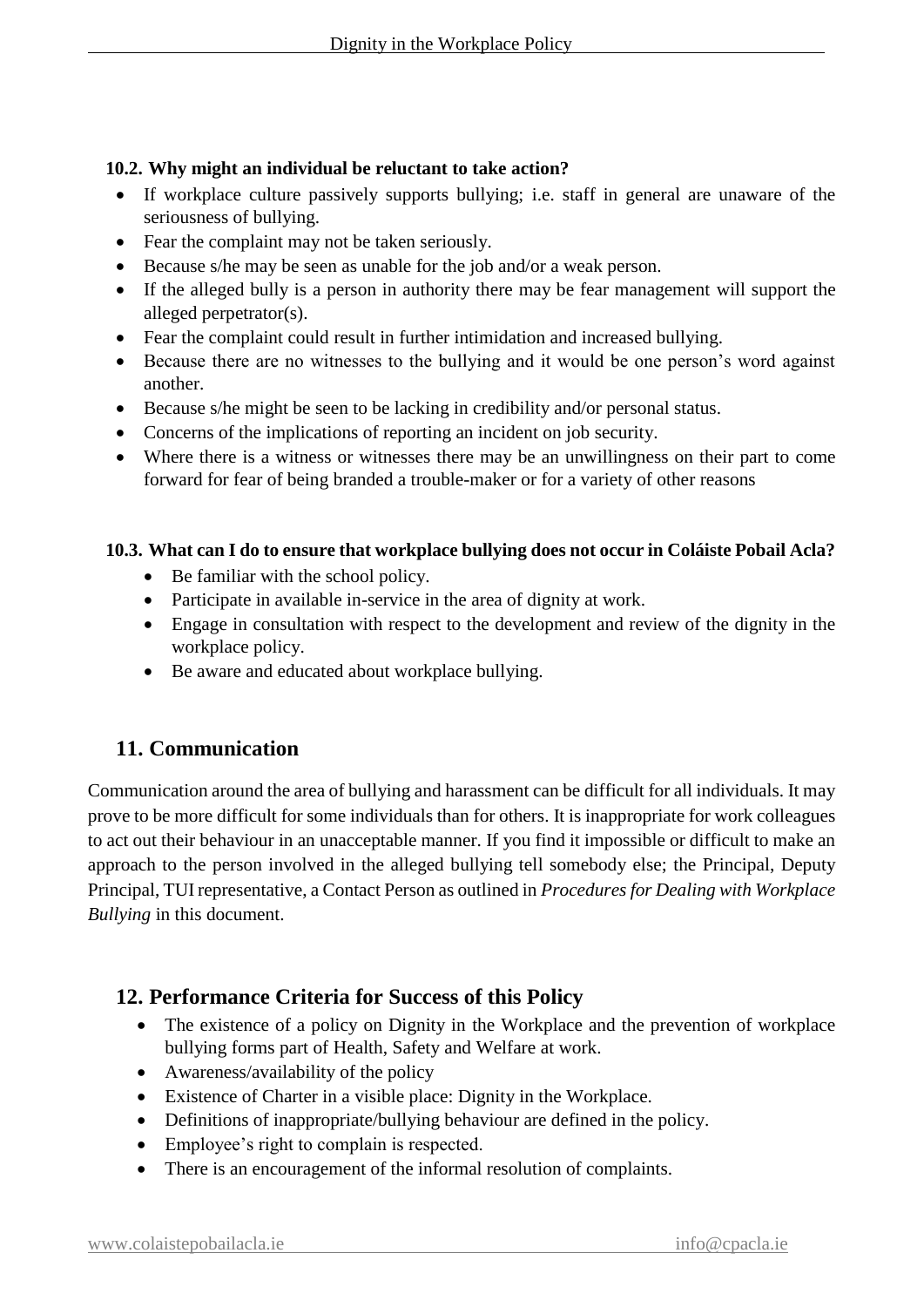# **13. Procedures for Dealing with Workplace Bullying**

There are two stages for dealing with cases of alleged bullying:

- Stage 1: Informal
- Stage 2: Formal

Sometimes individuals may be unaware of the negative effects of their behaviour on other adults in the workplace. Such individuals may simply need to be told. Thus, at times incidents of bullying can be handled effectively in an informal way under Stage 1. If an incident occurs that is offensive, it may be sufficient to explain clearly to the offender that the behaviour is unacceptable. If the circumstances are too difficult or embarrassing for an individual, support may be sought from another colleague, a contact person, staff representative, Principal or Deputy Principal.

A complainant may decide, for whatever reason, to bypass the informal procedure and proceed to Stage 2.

The following section outlines the procedures to be followed with respect to a complaint: **Code of Practice – Procedures for Addressing Bullying in the Workplace (Extract from IR Code of Practice S.I. No. 17 of 2002 Code of Practice)**

### **13.1. Informal Procedure**

While in no way diminishing the issue or the effects on individuals, an informal approach can often resolve matters. As a general rule therefore, an attempt should be made to address an allegation of bullying as informally as possible by means of an agreed informal procedure. The objective of this approach is to resolve the difficulty with the minimum of conflict and stress for the individuals involved.

- (a) Any employee who believes he or she is being bullied should explain clearly to the alleged perpetrator(s) that the behaviour in question is unacceptable. In circumstances where the complainant finds it difficult to approach the alleged perpetrator(s) directly, he/she should seek help and advice, on a strictly confidential basis, from a contact person. A contact person in the school environment could, for example, be one of the following:
	- A work colleague
	- A member of management
	- An employee/Trade Union Representative

In this situation the contact person should listen patiently, be supportive and discuss the various options open to the employee concerned.

- (b) Having consulted with the contact person, the complainant may request the assistance of the contact person in raising the issue with the alleged perpetrator(s). In this situation the approach of the contact person should be by way of a confidential, non-confrontational discussion with a view to resolving the issue in an informal low-key manner.
- (c) A complainant may decide, for whatever reason, to bypass the informal procedure. Choosing not to use the informal procedure should not reflect negatively on a complainant in the formal procedure.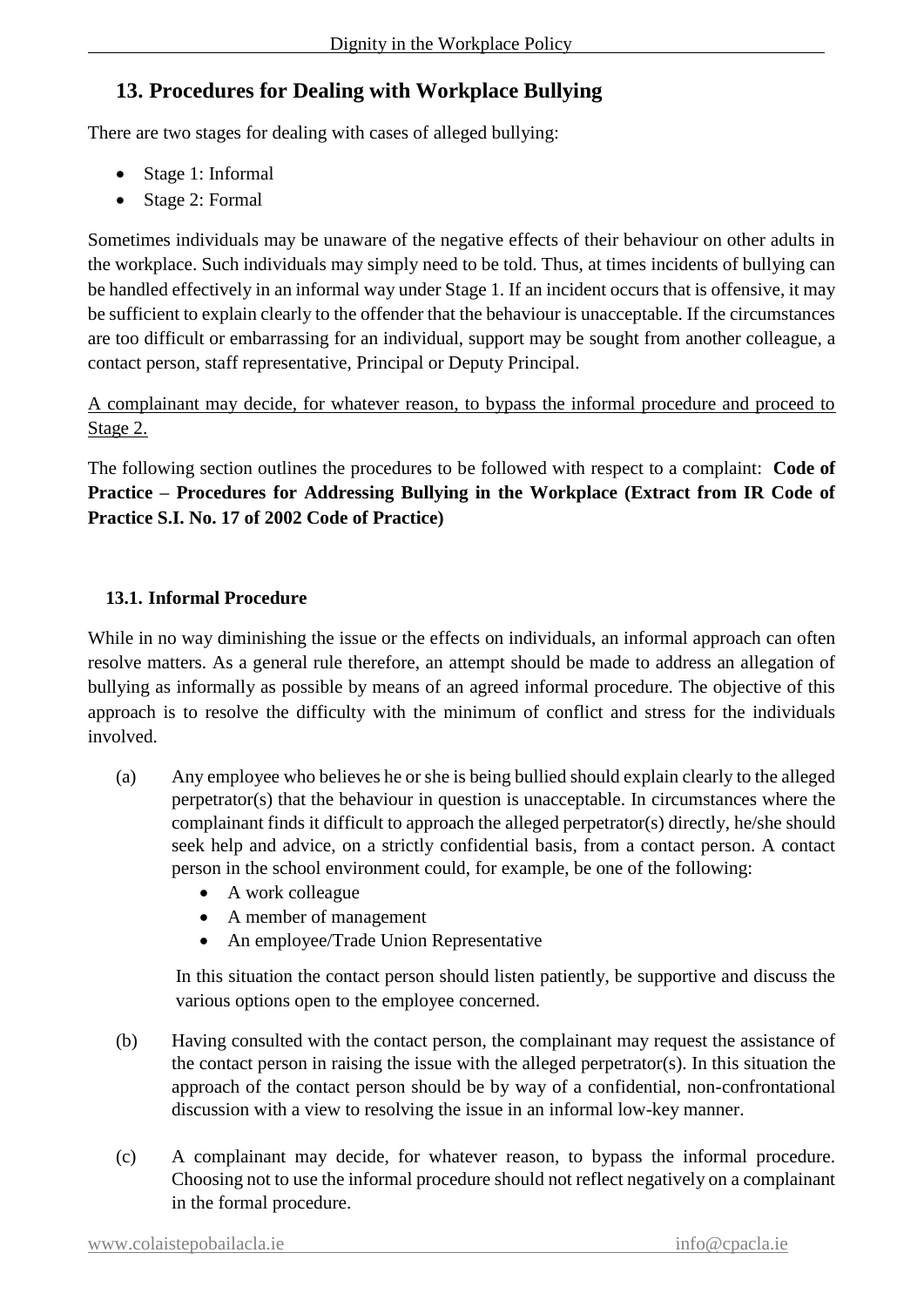### **13.2. Formal Procedure**

If an informal approach is inappropriate, or after the informal stage the bullying persists, the following formal procedures should be invoked:

- (a) The complainant should make a formal complaint in writing to his/her Principal. If the Principal/Deputy Principal is the subject of the complaint, the formal complaint should be made to the Chairperson of the Board of Management.
- (b) The alleged perpetrator(s) should be notified in writing that an allegation of bullying has been made against them. They should be given a copy of the complainant's statement and advised that they shall be afforded a fair opportunity to respond to the allegation(s).
- (c) The complaint should be subject to an initial examination by a designated member of management, who can be considered impartial, with a view to determining an appropriate course of action. An appropriate course of action at this stage, for example, could be exploring a mediated solution which would require the agreement of all parties, or a view that the issue can be resolved informally. Should these approaches be deemed inappropriate, and no other appropriate approach is found, a formal investigation of the complaint should take place with a view to determining the facts and the validity or otherwise of the allegation(s).

### **13.3. Investigation**

- The investigation should be conducted by either a designated member or members of management or, if deemed appropriate, an agreed third party. The investigation should be conducted thoroughly, objectively, with sensitivity, utmost confidentiality, and with due respect for the rights of both the complainant and the alleged perpetrator(s).
- The investigation should be governed by terms of reference, preferably agreed between the parties in advance.
- The investigator(s) should meet with the complainant and alleged perpetrator(s) and any witness or relevant persons on an individual confidential basis with a view to establishing the facts surrounding the allegation(s). Both the complainant and alleged perpetrator(s) may be accompanied by a work colleague or employee/ Trade Union Representative if so desired.
- Every effort should be made to carry out and complete the investigation as quickly as possible and preferably within an agreed timeframe. On completion of the investigation, the investigator(s) should submit a written report to the Board of Management, working on behalf of MSLETB, containing the findings of the investigation.
- The complainant and the alleged perpetrator(s) should be informed in writing of the findings of the investigation.
- Both parties should be given the opportunity to comment on the findings before any action is decided upon.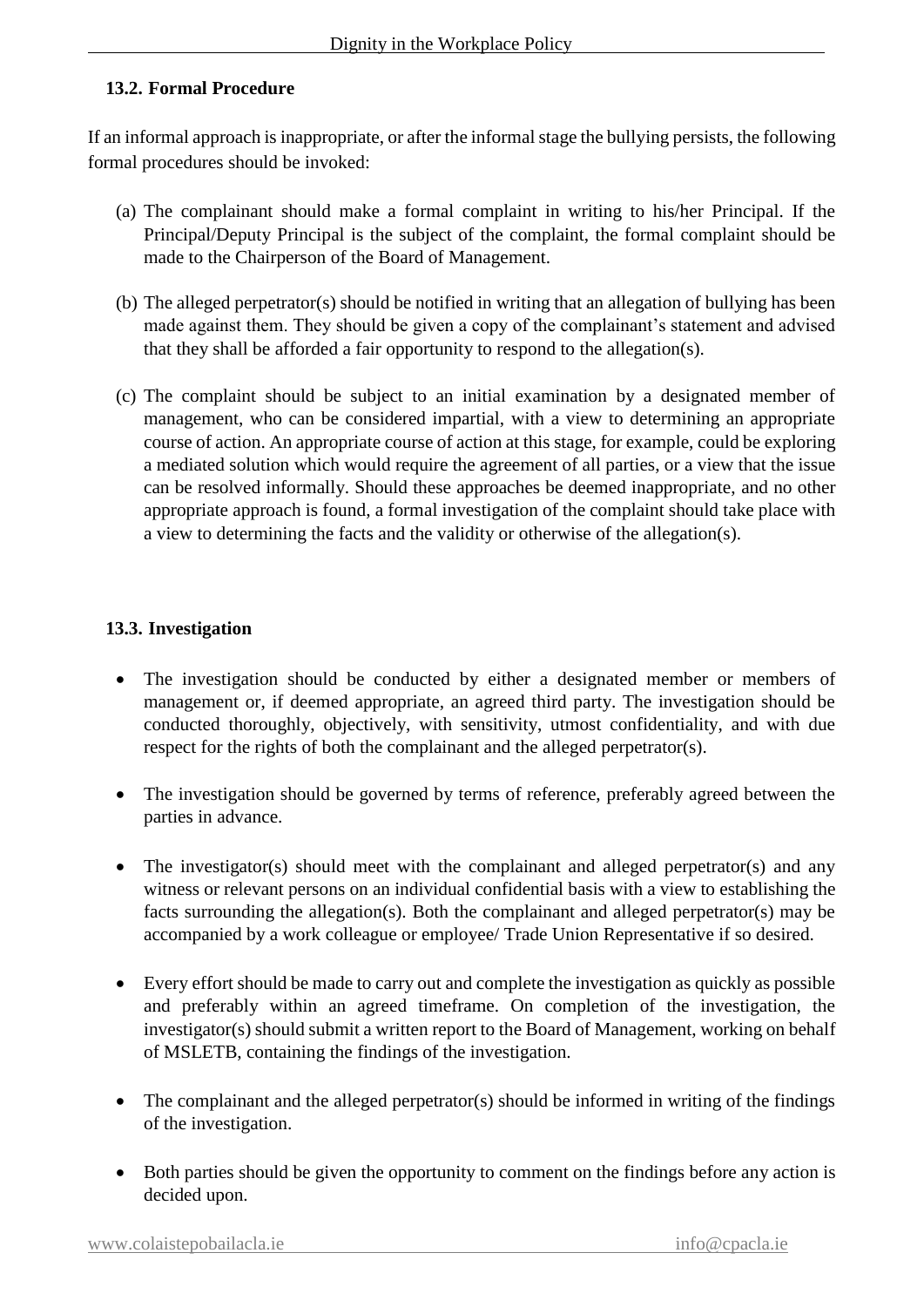### **13.4.Outcome**

Should the Board of Management/MSLETB decide that the complaint is well founded, the alleged perpetrator(s) should be given a formal interview to determine an appropriate course of action. Such action could involve counselling and/or monitoring or progressing the issue through the disciplinary and grievance procedures put in place by MSLETB.

### **13.5. Confidentiality**

All individuals involved in the procedures referred to above should maintain absolute confidentiality on the subject.

### **13.6. Record-Keeping**

*At all stages of the process a clear record should be kept of:* 

- The investigation undertaken
- All communications to/by the complainant
- The subject of the complaint
- The steps and all the decisions taken.

The above records should be held by the Chairperson of the Board of Management in a confidential manner in a secure place.

Where a complaint has been rejected or has not been upheld, a statement to that effect shall conclude the record in the personnel file of the complainant. All records in relation to a rejected/not upheld complaint shall be removed from the personnel file of the subject of the complaint. A statement of the outcome of the investigation will conclude all other files. Where a statement of the outcome of the investigation confirms the allegation to be true then the statement of outcome shall be placed on the file/record of the person against whom the investigation upheld the complaint.

### **13.7. Protection and Support**

Staff shall be protected from intimidation, victimisation or discrimination for filing a complaint or assisting in an investigation. Retaliation against a member of staff for complaining about bullying/harassment is considered a disciplinary offence. A malicious complaint made by a staff member will be treated as misconduct under the disciplinary procedure.

### **13.8. Assistance in the Event of Harassment**

Every effort will be made to assist if they so wish, persons who are victims of bullying/harassment to deal with the problem and where it is requested, the services of a counsellor will be made available by the Board of Management on behalf of MSLETB. Persons who bully/harass others may be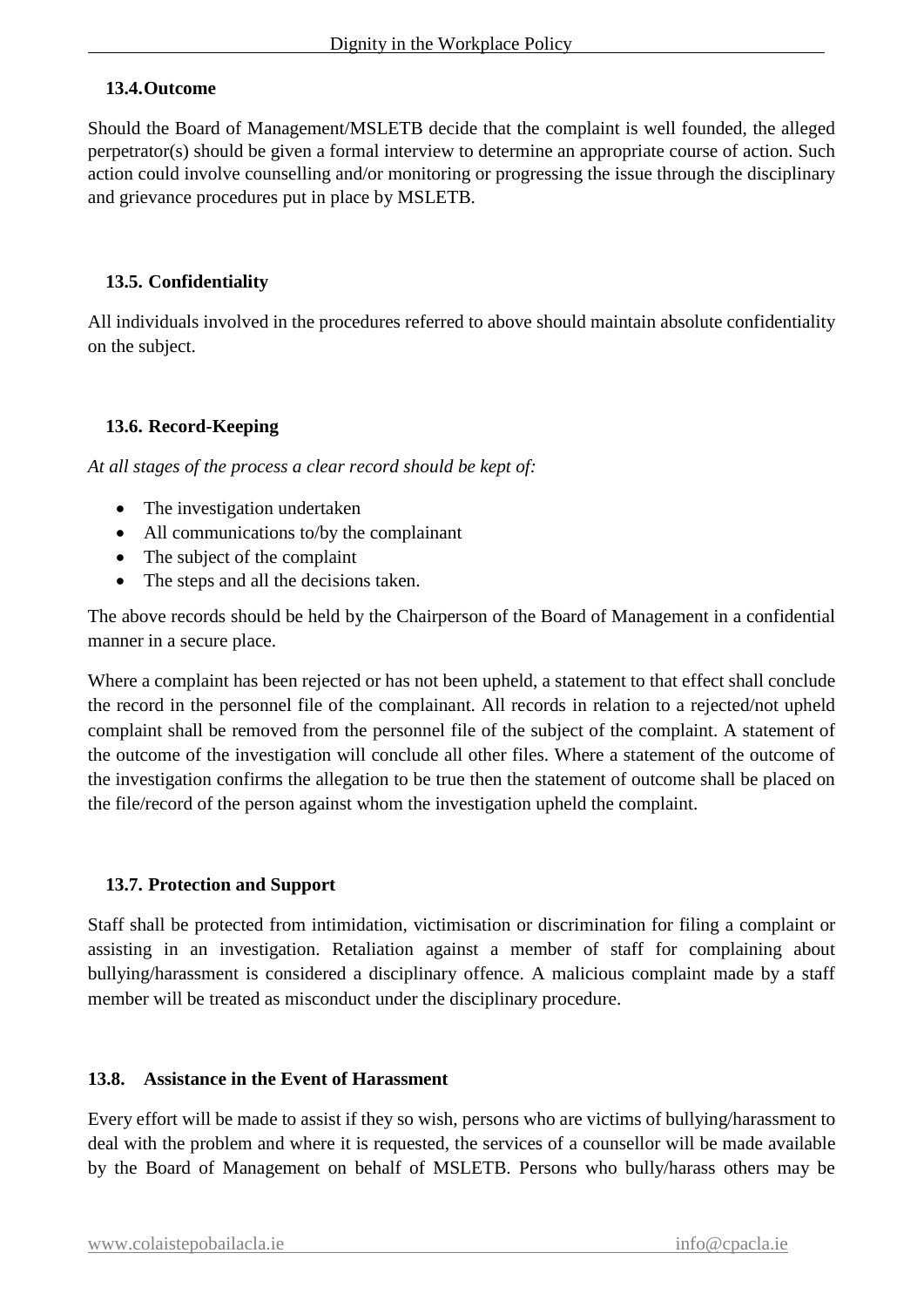requested to attend counselling to prevent further incidences of harassment occurring. Access to such counselling may be made available by the Board of management acting on behalf of MSLETB.

### **13.9. Training/Awareness**

It is considered that all personnel who have a role in either the informal or formal procedure  $-e.g.$ designated members of management, worker representatives, union representatives etc., should be made aware of appropriate policies and procedures. This should, if possible, include appropriate training.

# **14. Communication, Involvement and Dissemination**

This policy was written in consultation with relevant stakeholders; management and staff. Information was sourced from relevant legislation and ETBI and Unions Nationally agreed Bullying Prevention Policy procedures agreed for implementation on 1<sup>st</sup> September 2013. It was then shared with the Student Council and the Parents' Association.

# **15. Evaluation**

At Coláiste Pobail Acla we are committed to monitoring and evaluating the effectiveness of this policy. In addition to the performance criteria mentioned above, important to this process is:

- Legislation and other relevant guidelines
- Pupil feedback
- Staff feedback
- Parental feedback
- Board of Management feedback

# **16. Links with other School Policies/Documents**

- Code of Behaviour
- Anti-Bullying Policy
- Health and Safety Policy
- Code of Practice for Employers and Employees on the Prevention and Resolution of Bullying at Work. (2021)